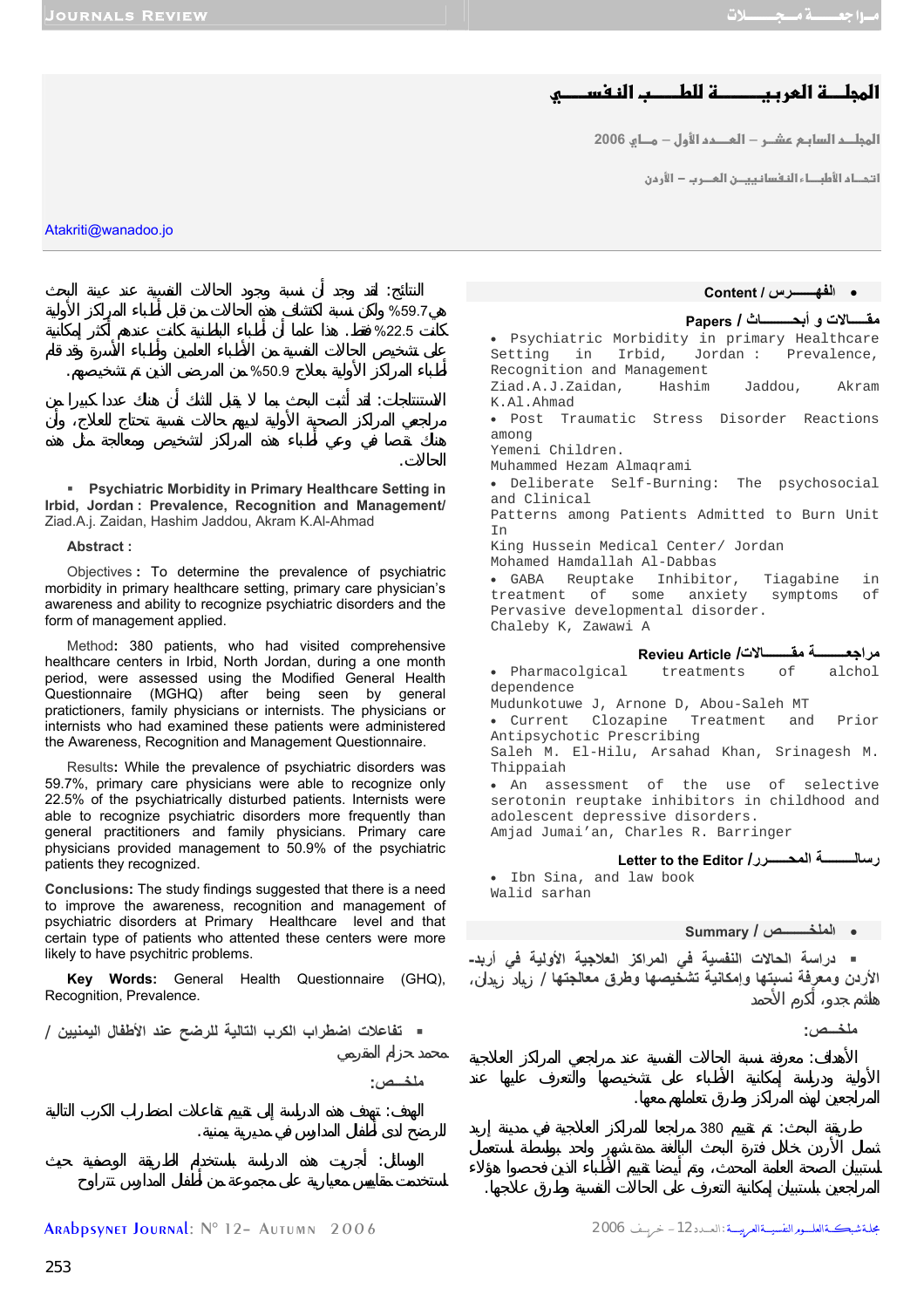**Deliberate Self-Burning: The Psychosocial and Clinical Clinical Patterns among Patients Admitted to Burn Unit in King Hussein Medical Center, Jordan** / Mohamed Hamdallah Al-Dabbas

التوصيات في ذه الدراسة للوقاية والحد من ذه الحالات.

**Abstract:** This paper studied the psychosocial characteristics and clinical patterns of 36 patients with deliberate self-burning out of total of 882 patients admitted to the Burn Unit of the Royal Jordanian Rehabilitation Center, King Hussein Medical Center, Jordan, over a 5- year period from january 2000 to December 2004.

Deliberate self-burning (DSB) reprsents 4% of all admissions and is more common among females (n= 31) than males (n= 5) with sex ratio F:M of 6:1. Half of the cases were between 20 and 30 years of age with the mean age of 30 years, all males and the majotity of females (61%) were married.

The mortality rate was 79% and the median Total Body Surface Area (TBSA) burnt was 60%. Forty-eight percent of patients (n=15) had previous deliberate self-burn (DSB).

Seventy- eight percent of subjects had a psychiatric diagnosis, of which the most common diagnosis made was adjustment disorder (44%), while the other 22% were found with social, familial or marital problems. Recommendations were made for some preventive measures.

 **معالجة أعراض القلق المصاحبة لاضطراب النمو المنتشر لعقار تياجابين المثبط لإعادة قبض الجابا** / قتيبة الجبلي، . الزواوي

الملتقات العصبية في ذلك الجهاز. جابا يلتصق بثلاث مستقبلات عصبية أساسية. منها جابا أ، وجابا ب، وجابا . أما مستقبلات جابا أ، فهي بالدرجة الأولى مستقبلات ذات البوابة ال صقة لقنوات الكلور. عقار

غير مباشرة على مستقبلات الجابا. بل أنه يعمل بصورة خاصة ومنتقية  $\frac{1}{1}$  expressed  $\frac{1}{1}$  expressed  $\frac{1}{1}$  expressed  $\frac{1}{1}$  expressed by  $\frac{1}{1}$  expressed by  $\frac{1}{1}$  expressed by  $\frac{1}{1}$  expressed by  $\frac{1}{1}$  expressed by  $\frac{1}{1}$  expressed by  $\frac{1}{1}$  expressed by ويرجعه إلى داخل الخلية العصبية.. عقار التاياجابين هو العقار الوحيد

العصبية ويزيد بذلك من تأثيرها الفاعل على وظائف الجهاز العصبي. إن ذه الدراسة عملت بطريقة مستقبلي ومفتوحة. ذلك بطريقة دراسة عشوائية لمجموعة من الأطفال المصابين بالاضطرابات التنموية المنتشرة.

الدائمة المتكررة كأن يدور حول نفسه أو يتأرجح بنفسه بصورة مستمرة..

دراسة ممهدة لدراسة أكثر عمقا وأكبر عددا. لقد كانت لنتائج من ذه

**ملخص:** يلعب الناقل العصبي جابا دورا حيويا في نواحي عديدة من

 **GABA Reuptake Inhibitor, Tiagabine in treatment of some anxiety symptoms of Pervasive Developmental Disorder /** Chaleby K. Zawawi A.

والسلوك الحركي المتكرر.

**Abstract :** GABA plays a vital role in many functions and persent in 6-70% of all synapses within CNS. GABA binds to three major receptor types: GABA- A, GABA- B, and GABA- C. GABA- A

Arabpsynet Journal: N° 12– Autumn 2006 2006 خريــــف -12الـعــــدد: مجلــةشبكـــةالعلــــــومالنفسيــــةالعربيـــــة



الفروق عبر الثقافية كما صيغت التوصيات المتعلقة ذلك.

 **Post Traumatic Stress Disorder Reactions among Yemeni Childern /** Muhammad Hezam Almaqrami

**Running title**: PTSD reactions among Yemeni Children

Key Words: Post traumatic stress reactions, children PTSD reactions, conflict traumatic events, child general psychological condition.

**Abbreviations**: PTSD: post traumatic stress disorder, SDQ: Strengths and difficulties questionnaire, SRQ: self report questionnaire, the CRIES: Child Revised Impact of Event Scale and IES: Impact of Event Scale.

### **Abstract** :

Objectives : This study is aiming to evaluate the PTSD reactions among children and adolescents in a Yemeni District.

Methodology: Cross- sectional approach was adopted in this survey. School children of 12-18 years of age had been assessed using standard self-report questionnaires.

Results: the study revealed that 68% of children were suffering from post traumatic stress disorder reactions. These PTSD reactions were higher among boys and abolescents. More than 20% of children have shown also other emotional and behavioral problems.

Conclusions: Results of this survey have been showing higher rate of PTSD reactions among Yemeni children and adolescents. Trans-cultural points were discussed and recommendations were formulated.

 **حرق النفس المتعمد: النمط الاجتماعي النفسي والسريري لدى المرضى في وحدة الحروق في مدينة الحسين الطبية، الأردن** / محمد حمد

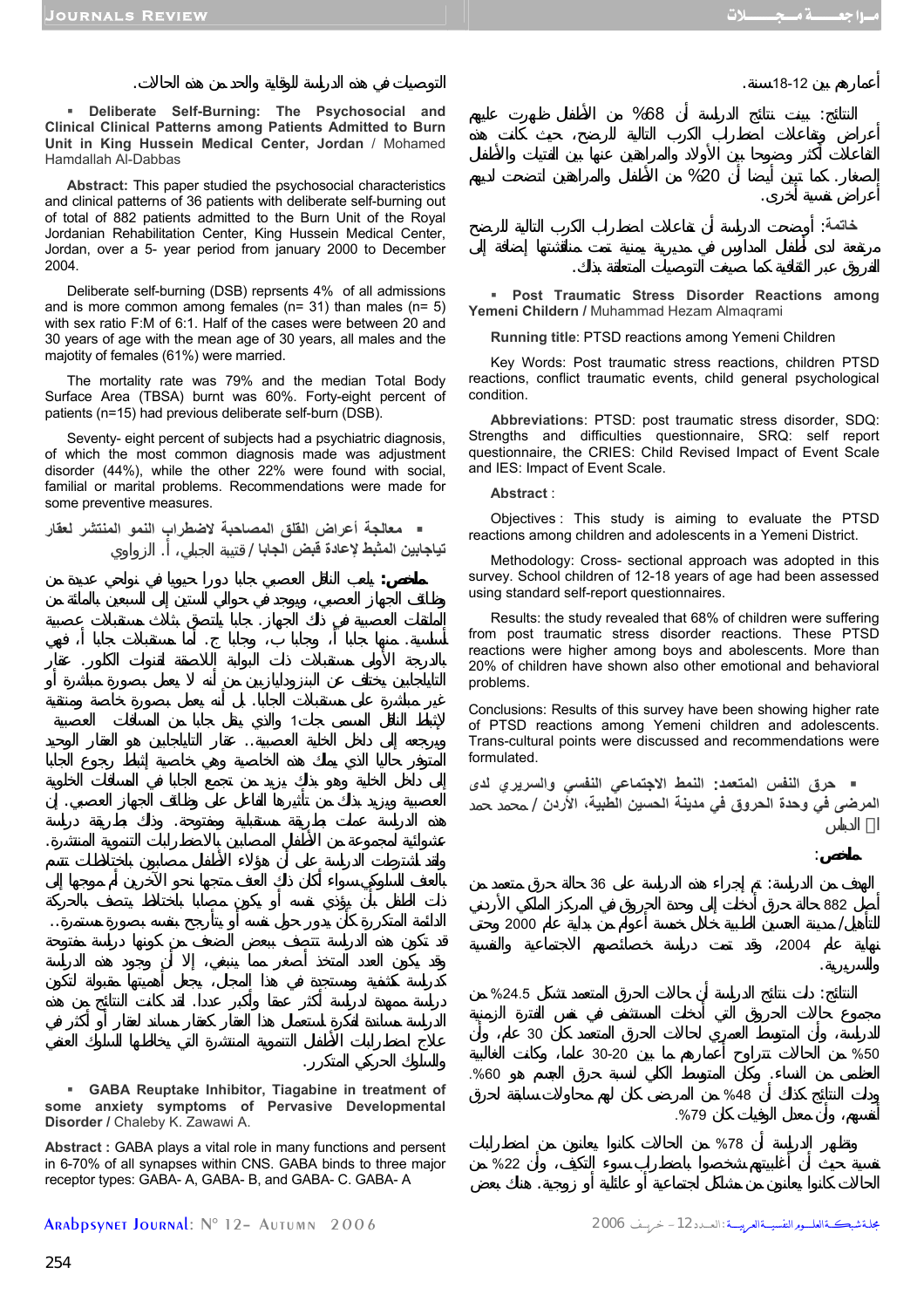**ملخـــص**



معرفة مدى وأسباب التأخير في صف الكلوزابين لهؤلاء المرضى.

 $(35)$ و21 أنثى) وصف لهم الكلوزابين لمعالجة مرض الفصام الوجداني طبقا

الخمس سنوات. قد وجد أن جميع هؤلاء المرضى عدا اثنين كانوا قد

بجرعات علاجية ولمدة كافية قبل بدء تناولهم الكلوزابين. وكذلك جد أن معدل التأخير النظري في وصف الكلوزابين يقارب الست سنوات.

 $\overline{4}$ 

للطب النفسي في إنجلترا في شهر أغسطس عام .2004

لتعريف منظمة الصحة العالمية.

الاستجابة الضعيفة له.

receptors are primarily ligand gated Chloride channels receptors. Unlike Benzodiazepines, Tiagabine does not act directly or GABA receptors. It selectively inhibit Gat-1 transporter of GABA, Tiagabine is the only available GABA Reuptake inhibitor clinically available. This is a prospective open study of a randomly selected group of children and adolescents with Pervasive Developemental Disorder. This is an open label study, suffers from all shortcomings of studies of that type. The sample size may also be a small one. Others problems like selection bias should also be considered before any conclusion is made. These defects, however, do not make away its value as a pioneer project that indicates a possible value in treatment of one of the one of the refractory disorders in childhood and adolescence. Tiagabine is seemingly useful as an adjunct drug. It is approved as such in treatment of seizure disorders, and it was used in this study in an augmenting strategy to treat refractory anxiety complicated by aggressive behavior and stereotypic movement disorder. A positive study of this type should call for more definitive work like a double blind placebo controlled studies.

**المعالجـات الدوائية لإدمـان الكحول: مراجعـه** / . مودونكوتو، .

في استعمال المعالجة الدوائية في الاعتماد على الكحول.

معالجة الاعتماد على الكحول تمت مراجعتها.

لإجراء دراسات حول الجمع بين ذه المركبات.

الهدف: مراجعة المعالجات الحالية الدوائية للاعتماد على الكحول.

الطريقة: تم إجراء بحث شامل للمعلومات المتوفرة على شبكة الإنترنت

النتائج: تم تحديد عدة أدوية مقيمة ومراجعة في المعالجة الدوائية للاعتماد على الكحول وتشمل: البنز ديازبين، دايسلفرام، ثيامين، أكميروسات ونالنزوكسيون. وأقل من ذلك أدوية مثل مثبتات المزاج،

 **Current Clozapine Treatment and Prior Antipsychotic Prescribing** / Saleh M. El-Hilu, Arshad Khan, Srinagesh M. Thippaiah

المملكة المتحدة يعكس تكلفة وتعقيدات العلاج به.

**Background:** In most countries including the United Kingdom, Clozapine is licensed for the treatment of resistant schizophrenia, wich is usually defined, according to Kane1989 and co-workers as failure to respond to adequate trials of 2 antipsychotics for adequate duration. According to the BNF (British National Formulary) Clozapine should be introduced if schizophrenia is in adequately controlled despite the sequential use of two or more antipsychotics, one of wich is an atypical antipsychotic, each for at least 6-8 weeks.

Method: Prescribing histories were obtained from the case notes, admission and discharge summaries and prescription charts for all patients on Clozapine at Hallam Street Hospital, England, in August 2004.

Results: Fifty-six patients, 35 males and 21 females, receiving Clozapine for schizophrenia or schizoaffective disorder (WHO International Classification of diseases, ICD-10 Classification of mental Disorders) were identified. The mean age of patients was

 **Pharmacological treatments of alcohol dependence /**  Mudunktuwe J, Arnone D, Abou- Saleh MT

الخلاصة: هناك أدوية علاجية ثابتة الفعالية في الاعتماد عل الكحول في

المركبات قد تم تطويرها مع نمو الدلائل على فعاليتها. لازالت هناك حاجة

#### **Abstract:**

Objective : To review curent pharmacological treatments for alcohol dependence.

Method: A comprehensive search from a range of electronic databases was conducted to identify controlled trials, systematic reviews, and guidelines that evaluated the use of pharmacological interventions in the treatment of alcohol dependence.

Result: Several compound were identifided and evalueted in the review that are well established in the treatment of alcohol dependence including: benzodiazepines, disulfiram, thiamine, acamprosate and naltrexone. Less routinely used compounds such as mood stabilisers, serotoninergic agents and other compounds with growing evidence of efficacy in the alcohol dependence have also been reviewed.

Conclusion: There are well established pharmacological treatments for alcohol dependence in the acute withdrawal phase. However for relapse prevention, a few compounds have been developed with growing evidence of efficacy. Further research is needed to evaluate combination strategies of this compound.

Key words: Alcohol dependence, addiction, pharmacotherapy.

**المعالجة الحالية بالكلوزابين ومضادات الذهان السابقة** / صالح

جلة شبكـةالعلـــومرالتفسيـــةالعـــرد: 1- خريــف 2006 2006 - حريسة :العـــدد 12 - حريــف 2006 ARADpsynet Journal: N° 12– Autumn 2006